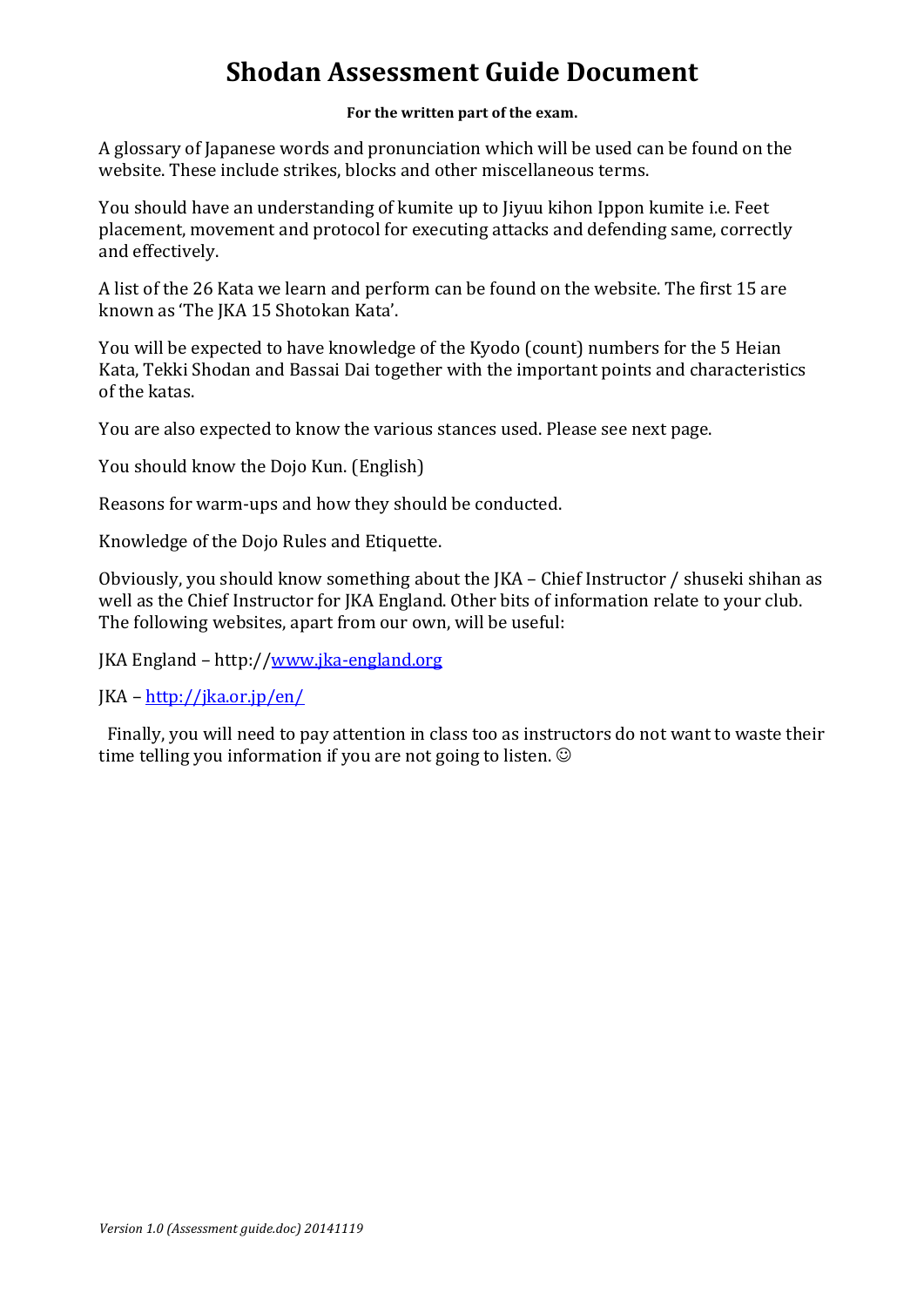## **Shodan Assessment Guide Document**

For the written part of the exam.



The shaded area indicates the point of impact of the techniques.